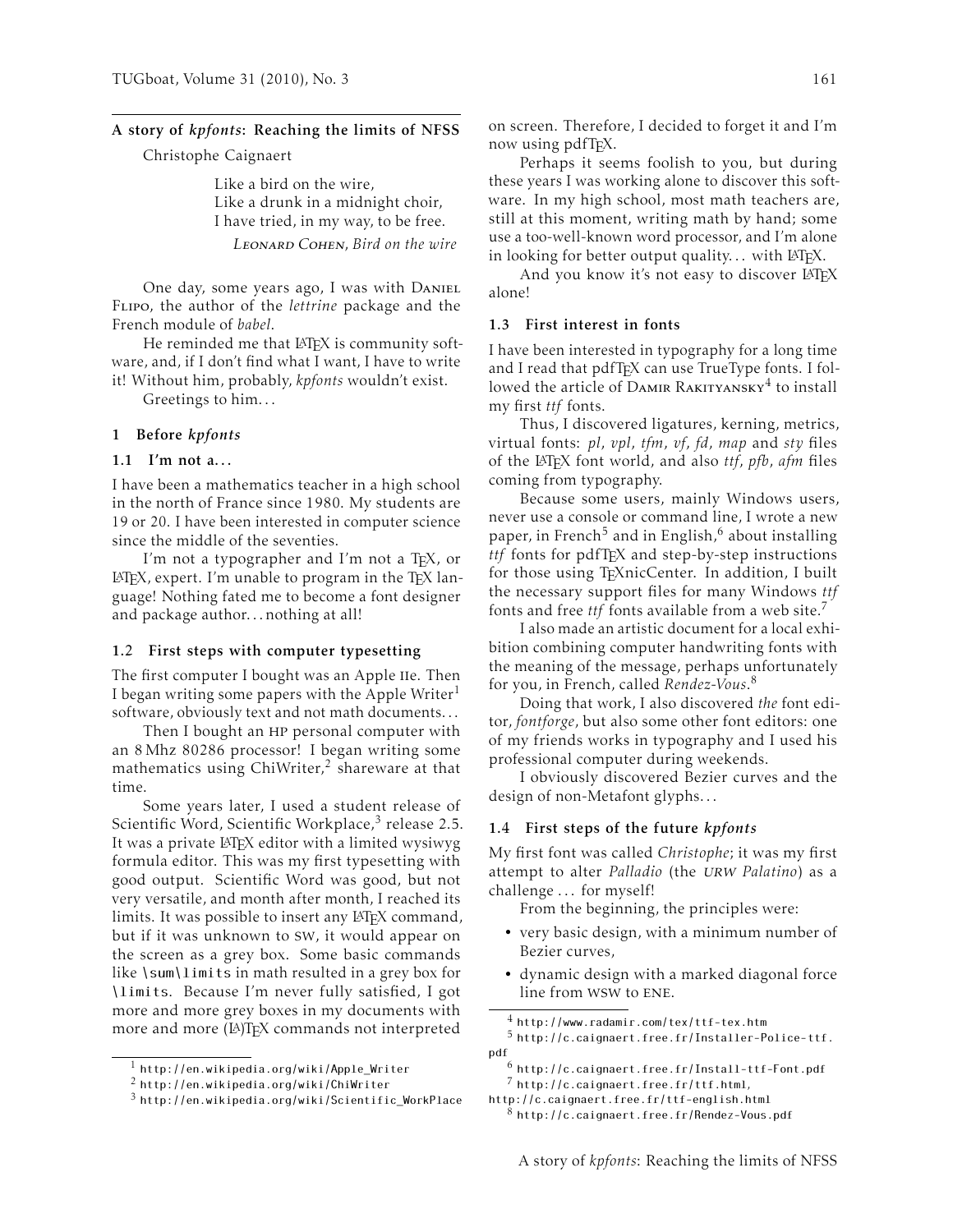We can see here the roman upright *a* of both *kpfonts* and some other font packages, and the approximate corresponding set of Bezier curves.

| Kpfonts | ${\rm CM}$ | Palatino | Utopia | Times |
|---------|------------|----------|--------|-------|
|         |            | $\Delta$ |        |       |
|         |            |          |        |       |
|         |            |          |        |       |
|         |            |          |        |       |
|         |            |          |        |       |
|         |            |          |        |       |

Next, you can see here the force line (sharp cut) and its symmetrical echo in *kpfonts*:



## 2 The development

I saw a beggar leaning on his wooden crutch, he said to me, "You must not ask for so much."

And a pretty woman leaning in her darkened door, she cried to me, "Hey, why not ask for more?"

Leonard Cohen, *Bird on the wire*

## 2.1 Beginnings of the math set fonts

My first tests with math fonts was to use urw *Garamond* with the math symbols of *pxfonts*, the package I use at this moment in my documents. I called this *gxfonts*. . .

I discovered the global organisation of math fonts, with the main

- *operators*, like 0123 +  $= \Gamma \Delta$ , and math operators like "sin",
- *letters* like *abc αβγ*,
- *symbols*, the basic symbols, like  $\rightarrow \rightarrow \rightarrow \exists$ ,
- *largesymbols*, the multi-size basic symbols, like

 $\Sigma$   $\Sigma$  $\overline{1}$ 

and a lot of other things like ams symbols, etc.

I also learned about the math alphabets, math delimiters. . .

I was impressed by the special tricks of DonaLD KNUTH as

- long arrows made with minus sign and a regular arrow: ' $-$ ' and ' $\rightarrow$ ' gives ' $\rightarrow$ ',
- long double arrows with equal sign and regular double arrow: '=' and ' $\Rightarrow$ ' give ' $\Longrightarrow'$ ,
- the use of the fake width and italic correction in math mode, width for subscript and italic correction for superscript,
- the famous *skewchar*, fake kerning to create the math accents:  $\tilde{a}$ .

It's like building the Golden Gate Bridge with three oz of spaghetti. . .

When the *gxfonts* package was in β-release, I sent a note to MICHEL BOVANI, the author of the *fourier* package, asking him his opinion.

Many thanks to him: he told me, with chosen words, it was *very bad*! And, even better, he told me *why*! For instance, the roman and greek letters of *gxfonts* were like cats and dogs. . .

Thus, I saw, at that moment, I had designed the Greek letters according to the design of the roman letters of *Christophe*. Even though the two projects were not linked at first, it was not so surprising: the same author and the same mood for design. . .

Therefore, it was obvious I had to combine these. . .

# 2.2 The *kpfonts* package

## 2.2.1 The 1.0 release

Then I decided to make a *full* package of fonts, i.e. needing only one \usepackage to run.

It was 2005/04/20, my fiftieth birthday. Often, many people think that your life is behind you at 50! And perhaps I had to prove I was not a has-been!

From that moment I decided to write a comprehensive package including

- the roman, sans serif and teletype fonts,
- all the symbols including ams symbols, "*not*" symbols, et al.,
- calligraphic and script alphabets,
- a *frenchstyle* math option needing upright uppercase and greek letters .

At that time, I had:

- the normal and bold text fonts including small caps, from *Christophe*,
- the slanted greek letters, from *gxfonts*,

and my todo list was cluttered:

• the sans-serif and teletype fonts,

Christophe Caignaert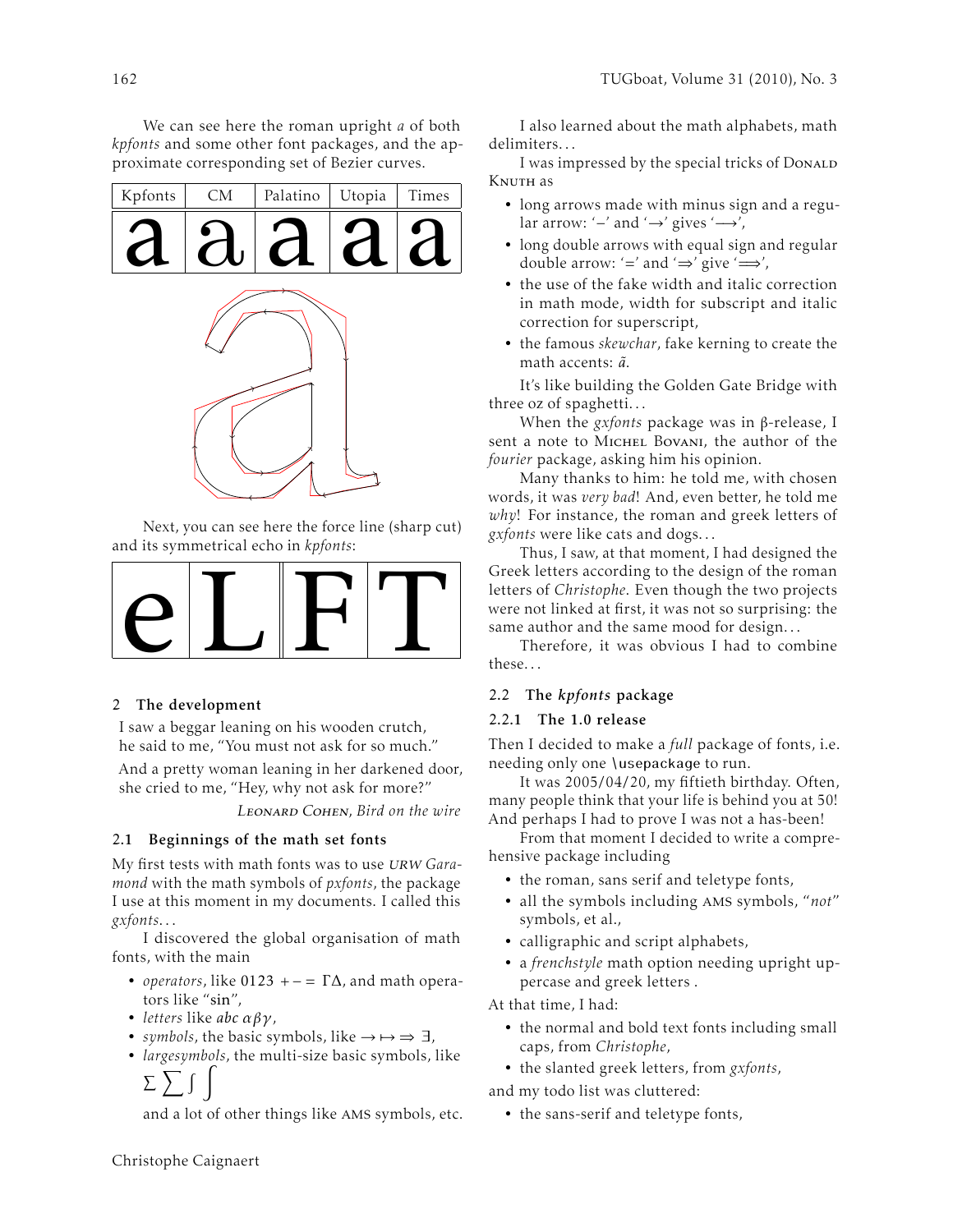- the textcomp symbols,
- the symbols, large symbols, ams symbols,
- the upright greeks, calligraphic, script, full mathbb and fraktur alphabets,
- reading the *fontinst* doc file carefully,
- fixing the font's math dimensions: I keep the math font dimensions as Donald Knuth had them, except for the position of a subscript with no superscript, lower in *kpfonts* than CM.

I didn't realize the great deal of work needed at that time. The next two years were the busiest of the story. If you look at the readme.txt file, you can find:

Release 1.0 2007/04/20

It was my 52nd birthday. For many years, the first new set of fonts designed for LATEX. I was very anxious about the feedback.

Since the beginning, *kpfonts* has supported the *frenchstyle* option, with upright uppercase roman and lowercase greek letters in math mode. Even if, at that time, I had no idea about the future of *kpfonts*, from the beginning, I thought I would propose some options to customize the typesetting.

## 2.2.2 Old style options

At that time, my birthday was obviously very important, because the next line of readme.txt is

Release 1.1 2007/05/04 New 'oldstyle' option, and \sqrt bug fixed.

### only *fifteen days* later!

I had built the *oldstyle* option during the two previous years and it was almost ready when I uploaded the 1.0 release...

In fact, I think it is a good thing to build a package but a better thing to build a *different* package. A large set of options to customize the typesetting will make the *difference*. This appeared little by little during the work, like an obvious element.

In France, we have a well-known collection of books called *La Pleïade* using a *Garamond* font set with the  $\partial t$  and  $\partial t$  old ligatures and a long tail Q.

I decided, because I liked them, to offer these possibilities as an option, with oldstyle numbers as the default. Later, asked by German users, I built an *oldstylenums* option without the extra ligatures (in Release 2.1 2008/03/21).

Here you can see the design of the ligature forms compared to the standard forms, using the *light* option:

| upright                                         | oldstyle | upright | oldstyle |
|-------------------------------------------------|----------|---------|----------|
|                                                 |          |         |          |
| italic                                          | oldstyle | italic  | oldstyle |
|                                                 |          |         |          |
| The font dimensions of the superscripts are al- |          |         |          |

tered with oldstyle numbers in math mode taking their design into account.

Because the T1 encoding is full, I had to find two slots for the new  $\partial t$  and  $\partial t$  old ligatures. I chose to use the slots of two Icelandic letters. I had nothing against the Icelandic people or their language, but I had to make a decision. . . Obviously, *kpfonts* sends a warning in this case.

## 2.3 The *kpfonts* package, release 2

It was the first major evolution of the package: Release 2.0 2008/01/01.

The new f ligatures, light fonts and very old style options appeared with this release. You can see that the second part of 2007 was a very intensive work period!

It was a new main number because, for me, the *light* option is *the major alteration* of *kpfonts*.

At that time, I thought, once again, that *kpfonts* was finished, except for the inevitable bug corrections. . .

### 2.3.1 Light fonts

In my opinion, too-bold fonts are in bad taste. Using the facilities of the font editors and a good deal of work, I built lighter fonts with the same metrics, corresponding to the *light* option.

It was necessary to design again the mathematical symbols: when you have a line that is .7 pt in 10 pt, the light font would be .5 pt.

You can see below the normal weight and light, upright and italic *a*:

| upright | light                                             | italic | light |
|---------|---------------------------------------------------|--------|-------|
|         |                                                   |        |       |
|         |                                                   |        |       |
|         |                                                   |        |       |
|         | What's more, it's not insignificant to save up to |        |       |

20% toner when printing. . .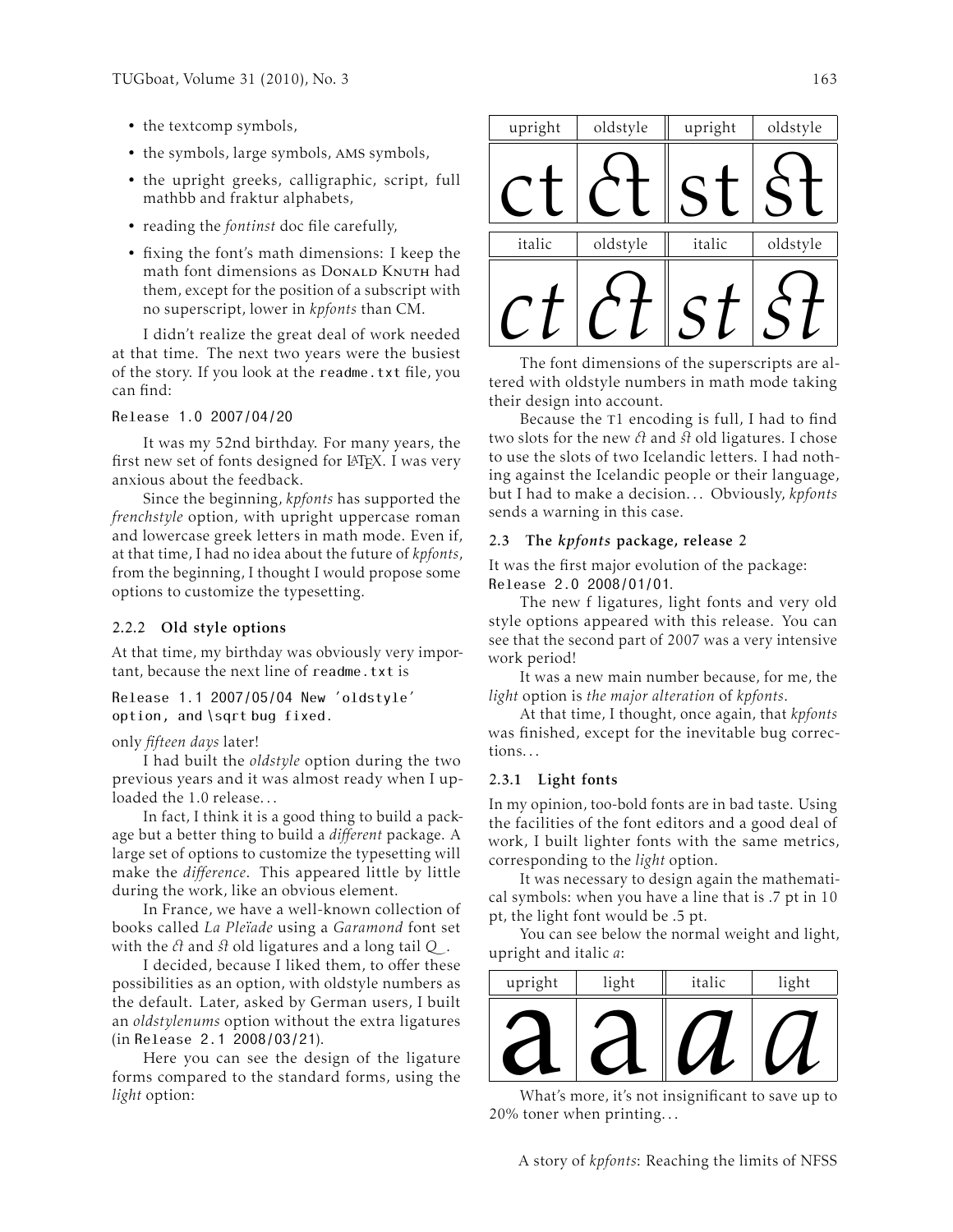## 2.3.2 New *f* ligatures

A ligature is the way to combine two characters into one. The most common ligatures with TEX are the *f* ligatures: *ff*, *fi*, *fl*, *ffi* and *ffl*.

There are different ways to design them. See examples below with the *fi* ligature:

| <b>URW</b><br>Garamond | Kpfonts 1.x | Kpfonts | Palladio |
|------------------------|-------------|---------|----------|
|                        |             |         |          |
| <b>URW</b><br>Garamond | Kpfonts 1.x | Kpfonts | Palladio |

At first, I made a bad choice, like a bridge, as with *Garamond* for instance. It was a bad choice relative to the design of the *f* of my fonts: the effect was not good because of the short terminal of its ascender. Thus, I decided to change it. It was necessary to change the design of the ascenders of these ligatures.

Note the old and new *fi* of *kpfonts* and the almost fake ligature in upright urw *Palladio* used by the *palatino*, *pxfonts*, and *mathpazo* packages.

### 2.3.3 Very old style options

In very old documents, instead of the round *s*, we find a long  $f$ , except at the end of the word. I couldn't find any package to typeset text and math with the long *f*. Then, I decided to built the necessary files and to offer these possibilities. It was done with Release 2.1 2008/03/21.

For instance, here is *st* using italic shape and light fonts; you can see I also installed new ligatures:



At this moment, the idea to make a package with a large set of options to customize the typesetting was definitely established.

### 2.3.4 Large small capitals

It's interesting in a font package to have real small capitals and not fakes. . . From the beginning, I designed some small caps. In fact, I designed *very small* small caps, approximately as high as an *x*. I like it because they are different!

It's also not usual because in many cases, the small caps are fakes, scaled uppercase indeed. Don't forget that a fake seems not too bad if the scaling is not too strong, i.e. if the small caps are not too small! This is another of the reasons why small caps are usually rather large.

I decided then to work on a large small caps set of fonts. Indeed, the font editors are able to "blend" some fonts. Blending the existing *small* small caps and usual uppercase letters gives a good design to begin the work. It was done in Release 2.2 2008/05/21, shown here using the *light* option.

| lowercase | small cap | large<br>small cap | uppercase |
|-----------|-----------|--------------------|-----------|
|           |           |                    |           |

Thus, *kpfonts* has two sizes of small caps. It's very rare and even the very extensive OpenType font file doesn't allow for it!

As in the present article, I usually use small small caps for people's names and large small caps for acronyms.

#### 2.3.5 The lowercase *q* record

Usually, with a given font set, you get four designs for a letter: upright and italic, normal and bold. If there are true small caps, you get also them in normal and bold, six designs in this case.

For the lowercase *q* in *kpfonts*, you get forty roman designs, and then more with the sans-serif and teletype fonts! Perhaps a record, even though there is no italic small caps *q*. Let's start with the default designs:

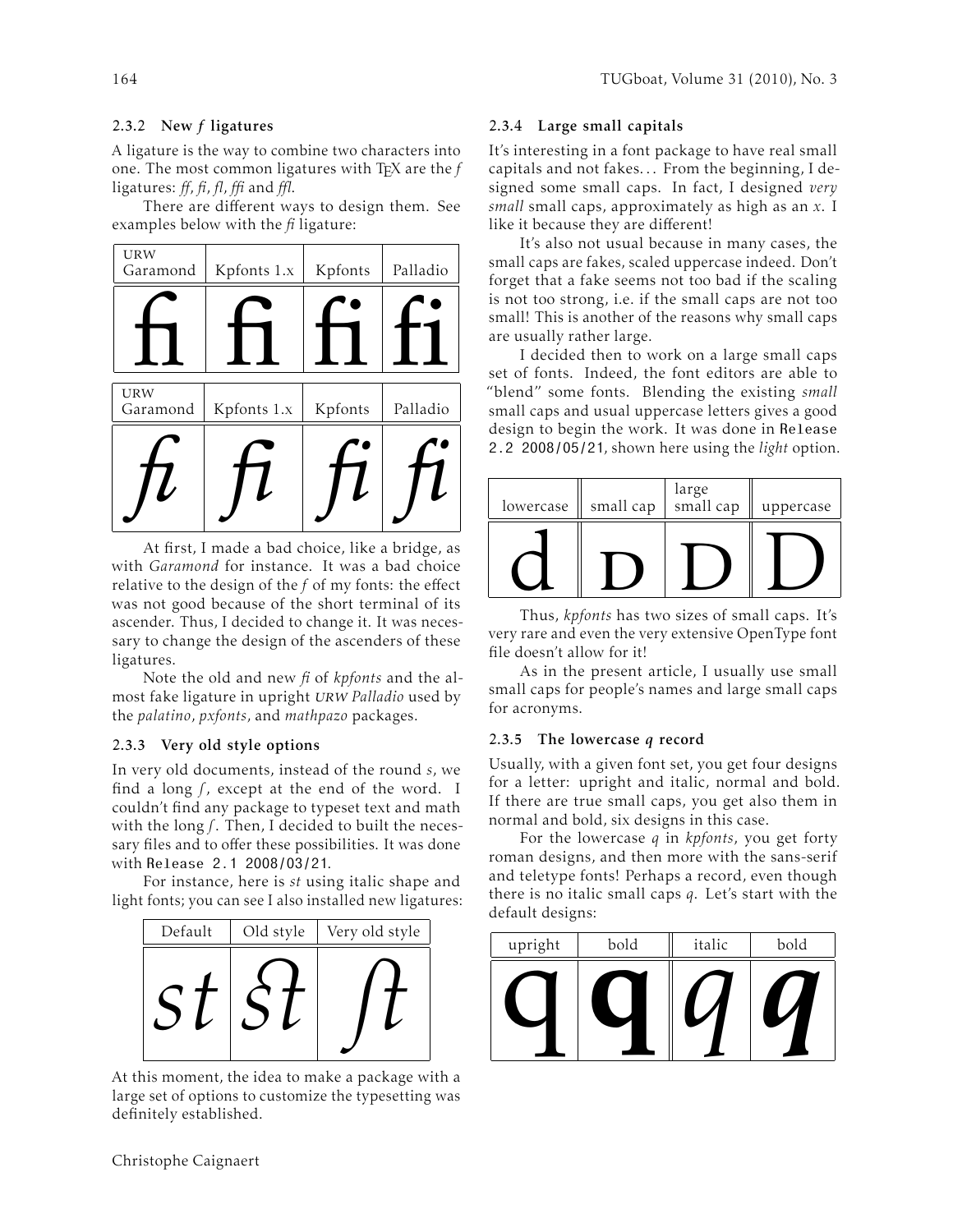Light:

| upright | bold | italic | bold |
|---------|------|--------|------|
|         |      |        |      |

Small caps:

| default | bold | large | bold |
|---------|------|-------|------|
|         |      |       |      |

Light small caps:

| $\check{ }$<br>default | bold | large | bold |
|------------------------|------|-------|------|
|                        |      |       |      |

Long tail small caps:

| default | bold | large | bold |
|---------|------|-------|------|
|         |      |       |      |

Long tail light small caps:

| default | bold | large | bold |
|---------|------|-------|------|
|         |      |       |      |

We get all these glyphs with the lowercase *q*!

### 2.3.6 No *f* ligatures

The option *nofligatures* appeared with Release 2.3 2008/09/09, requested by users who didn't like the ligatures.

With some packages, or modern TFX-based engines, you can disable these ligatures but the result can be ugly:

| Times<br>$f\{\}i$ | Utopia<br>$f\{\}$ i | Kpfonts<br>$f\{\}$ i | Kpfonts<br>nofligatures |
|-------------------|---------------------|----------------------|-------------------------|
|                   |                     |                      |                         |
|                   |                     |                      |                         |
| Times             | Utopia              | Kpfonts              | Kpfonts                 |
| $f\{\}$ i         | $f\{\}\hat{i}$      | $f\{\}i$             | nofligatures            |
|                   |                     |                      |                         |
|                   |                     |                      |                         |

And, don't forget it's worse at normal size! With upright Times, *f* and *i* seem incompatible, like cats and dogs, and with Utopia, the ascender of the *f* and the dot of the *i* are too close and don't fit together.

You can see that the result is not too bad with my fonts, but, I preferred to shorten the ascender of the *f* letter in this case. In my opinion, the look is better at normal size!

### 2.3.7 Slanted small caps

In the LATEX new font selection scheme (NFSS), smallcaps and slanted (or italic) are *shapes*. The result is the impossibility of getting slanted small caps.

Installing slanted small caps, a new shape *scsl*, requires only some lines in the installation file used by *fontinst* program, and also some lines in the *sty* file. Here's an example:

*Everybody, including* Ted Slanted*, can see it's better than* Jack Upright *does usually!*

Slanted small caps also appeared with Release 2.3 2008/09/09. Later, a new option *easyscsl* allows you to fit together \textsc and \textsl. It's an option because, if you use \textsc{\textsl{...}} with other fonts, you get some edge effect. This option appeared with Release 3.3 2010/04/20, and sent a warning to the console. This point will be discussed in a later section.

### 2.3.8 Math fonts during this time

For some time now, we have been speaking about text fonts but math typesetting is also going on!

First, the *oldstylemath*, *veryoldstylemath* and *oldstylenumsmath* appeared at the same time as the text equivalent.

As of Release 2.2, you can use *narrowiints* option, For \displaystyle\iiint dx\,dy\,dz, let's see the output: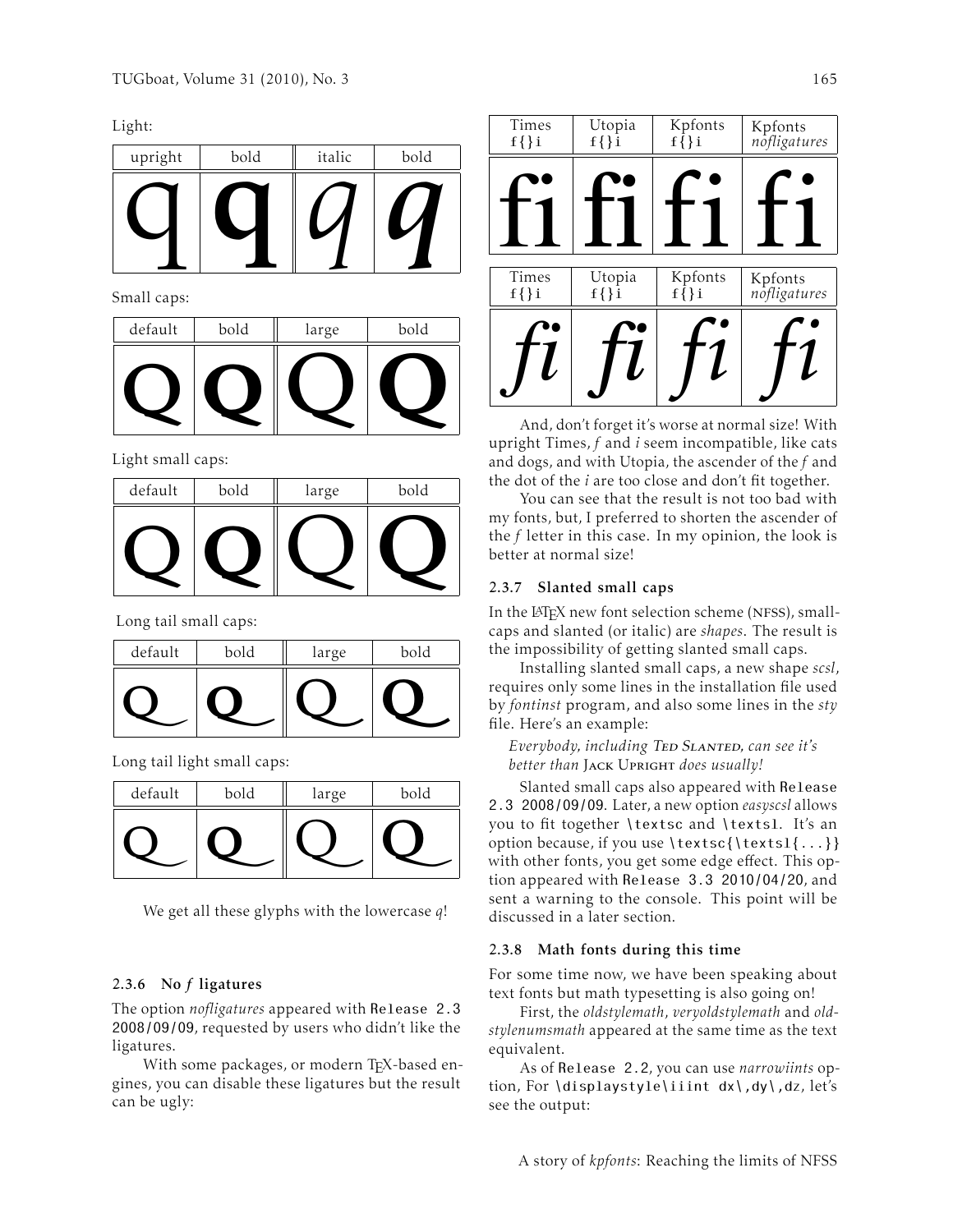

And with Release 2.3, the *partialup* option is added. For  $\dfrac{\partial z}{\partial x}$ , the output is:



## 2.4 The 3.0 release: new text kerning and math accents

# 2.4.1 New kerning

There were some inherited defaults in *kpfonts*, and, even at that time, we could see that the main problem was the kernings. One of the first lines of the Readme file is

Release 1.11 2007/06/03 Correct bad

kernings of 'quote' symbols

It proves that, from the beginning, the kerning was a problem. Perhaps it's the biggest challenge for a beginner! The kerning by pairs is the way to tighten or spread two characters depending on their exact design. For instance, see *Ye* with and without kerning, here using the *light* option:



The font editors offer a lot of possibilities. One of these is automatic kerning. Usually you have to choose:

- the left and right characters to kern,
- the required space between two characters,
- the technique: minimum distance, average distance, average weight,
- the exceptions: numerals, lowercase-uppercase: in 'LATEX', for instance, there is a kerning *T-e* but no kerning *a-T*. . .
- the equivalents, *o* and *ô* have often the same kerning. . .

These programs do their best but are regrettably not very good. And a beginner like me was too confident in their results. Even if, at the time, I corrected all the generated kernings by hand, I was too

confident about the basic results of the automatic kernings. . .

Some users protest rightly about incoherent kerning. I asked on *fctt*, the French version of *ctt*, and everybody thought new kernings would be a good thing although it can change the typesetting. I decided to work on it...

At the same time, subscript and superscript position, i.e. width and italic correction, of all the math alphabets were revisited. It's a very long hard job, with a large set of tests and much reinstallation of *kpfonts*. During these six months, I produced, with *fontinst* and batch files, at least 200 000 files. . .

It was available on CTAN as of Release 3.0 2009/03/03, and I thought now the work was not too far from being good fonts. Therefore, the new main number version.

See for instance the *Av* kerning in upright shape and *To* in italic with the 1.xx or 2.xx release versus the same with 3.xx (default fonts here).



Scaled this much, the first may not appear to spread, but it's the case at normal size. That's the reason why the first kernings are too strong. Then, I was working on a screen... Thus I bought a laser printer and work now with printed tests!

# 2.4.2 New math accents and *widermath* option

Also with the 3.0 release, I installed new math accents such as \widearc, as in some other packages. Here are some examples:

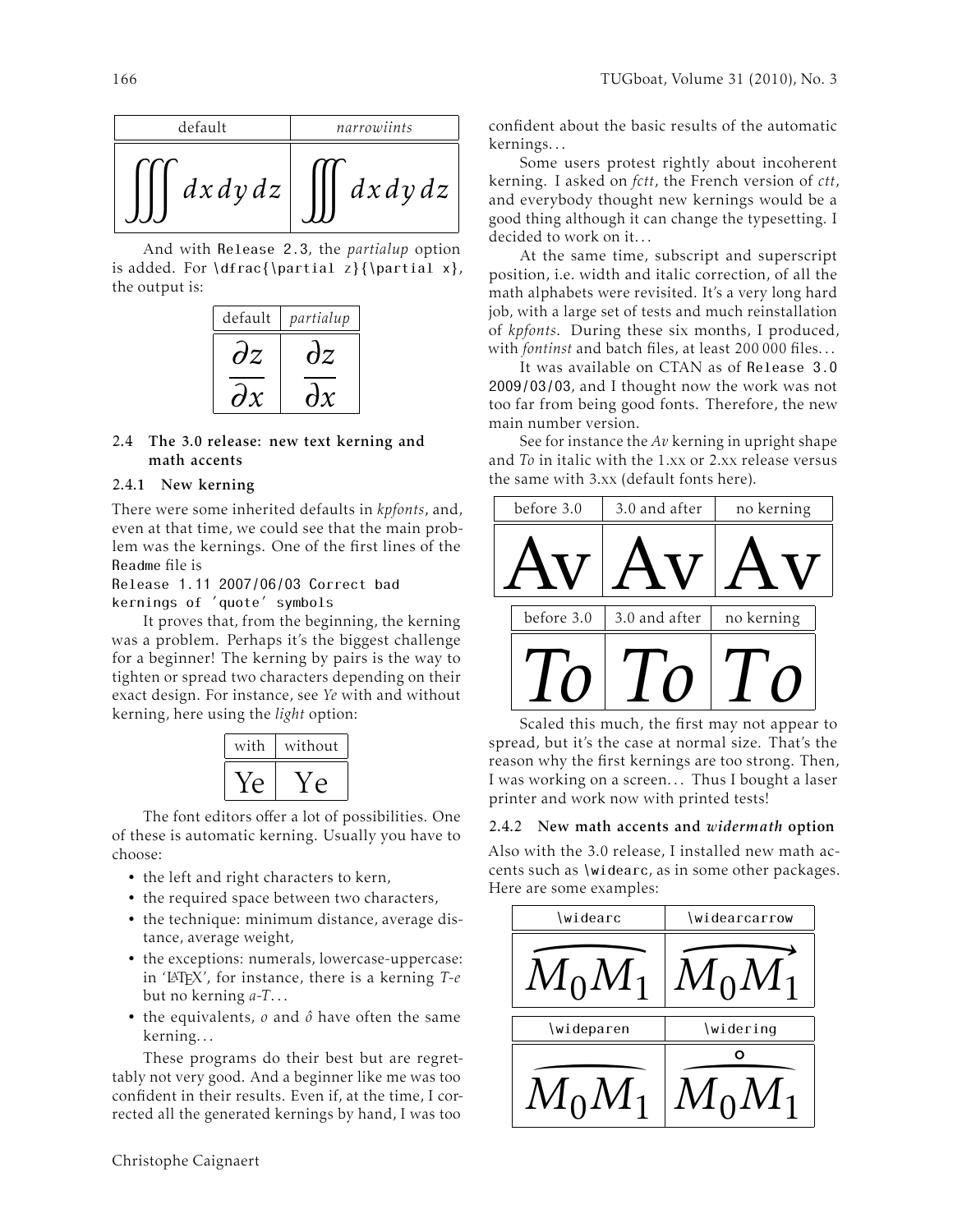You get also the new option *widermath*. The object is to provides slightly wider math typesetting, particularly for users working with 9 or 10 pt as the basic font size. Small sizes need proportionally bigger spaces. . .

### 2.4.3 *amsmath* options

Release 3.1 2009/05/20 offers the possibility to use the options of *amsmath* as options of *kpfonts*. This affects the basic and ams math fonts and also the special math fonts of *kpfonts*. . .

These too-little-known options affect the default position of subscript in integral or summation symbols. To get more information, see the documentation of the ams or *kpfonts* packages.

#### 2.4.4 Sans-serif math versions

The last major evolution *kpfonts* was Release 3.2 2010/03/03 allowing math typesetting using sansserif fonts. You can do it with a new option, *sfmath*, or with the new math versions *sf* and *boldsf*. Obviously, for full support, you also get both *rm* and *boldrm* math versions.

Some default symbols are serifed, like \sum; thus they have a new design, as you can see:



In addition, I designed some sans-serif greek letters, uppercase and lowercase, slanted and upright:

| roman                                                                                                 | sans-serif |  |
|-------------------------------------------------------------------------------------------------------|------------|--|
| $\alpha \beta \alpha \beta \Gamma \Psi \Gamma \Psi \alpha \beta \alpha \beta \Gamma \Psi \Gamma \Psi$ |            |  |

In case you are getting slightly sleepy reading this, let me explain exactly what it means. For instance, when you type \alpha, depending on the options and math version, you can get any of 12 different designs: normal or bold (×2); upright or slanted  $(x2)$ ; default or light roman; or sans-serif  $(x3)!$ 

### 2.5 Special tricks

In fact, I don't like to have special tricks in a package, but I still use this possibility sometimes!

• To get the *veryoldstyle s*, usually at the end of a word, I use a classic fake ligature s=.

• *narrowiints*

In the kpfonts.sty file, we find this code: \re@DeclareMathSymbol{\iintop}{\mathop} {largesymbolsA}{\narrowiints33} where

- \narrowiints is 1 if the *narrowiints* option is selected, empty if not, and,
- the default \iint symbol is decimal 33 and the narrower one is decimal 133.
- Long tail Q is called:
	- *Qoldstyle* in the *afm* files and the *etx* files used by *fontinst* and,
	- *Q* in the *pfb* and *enc* files.

Thus, in *pdf* and *ps* output, it's *Q* and the search functions of *Acroread* and *Ghostscript* can find it in any case. . .

I use the same trick for the *veryoldstyle long s*.

### 3 Some examples

### 3.1 Text

I use the example of testfont.tex and the  $\cancel{B T}$ FX Companion, slightly altered when using the *veryoldstyle* option.

### 3.1.1 Default

For the price of £45, almost anything can be found floating in fields. ¡THE DAZED BROWN FOX QUICKLY GAVE 12345-67890 JUMPS! $-$ <sub>i</sub>But aren't Kafka's Schloß and Æsop's Œuvres often naïve vis-à-vis the dæmonic phœnix's official rôle in fluffy soufflés?

*For the price of £45, almost anything can be found floating in fields. ¡THE DAZED BROWN FOX QUICKLY GAVE 12345-67890 JUMPS! — ¿But aren't Kafka's Schloß and Æsop's Œuvres often naïve vis-à-vis the dæmonic phœnix's official rôle in fluffy soufflés?*

## 3.1.2 Options *oldstylenums* and *light* or *textlight*

For the price of  $\epsilon_{45}$ , almost anything can be found floating in fields. ¡THE DAZED BROWN FOX QUICKLY GAVE  $12345 - 67890$  JUMPS!  $-$  ¿But aren't Kafka's Schloß and Æsop's Œuvres often naïve vis-à-vis the dæmonic phœnix's official rôle in fluffy soufflés?

*For the price of £45, almost anything can be found floating in fields. ¡THE DAZED BROWN FOX QUICKLY GAVE - JUMPS! — ¿But aren't Kafka's Schloß and Æsop's Œuvres often naïve vis-à-vis the dæmonic phœnix's official rôle in fluffy soufflés?*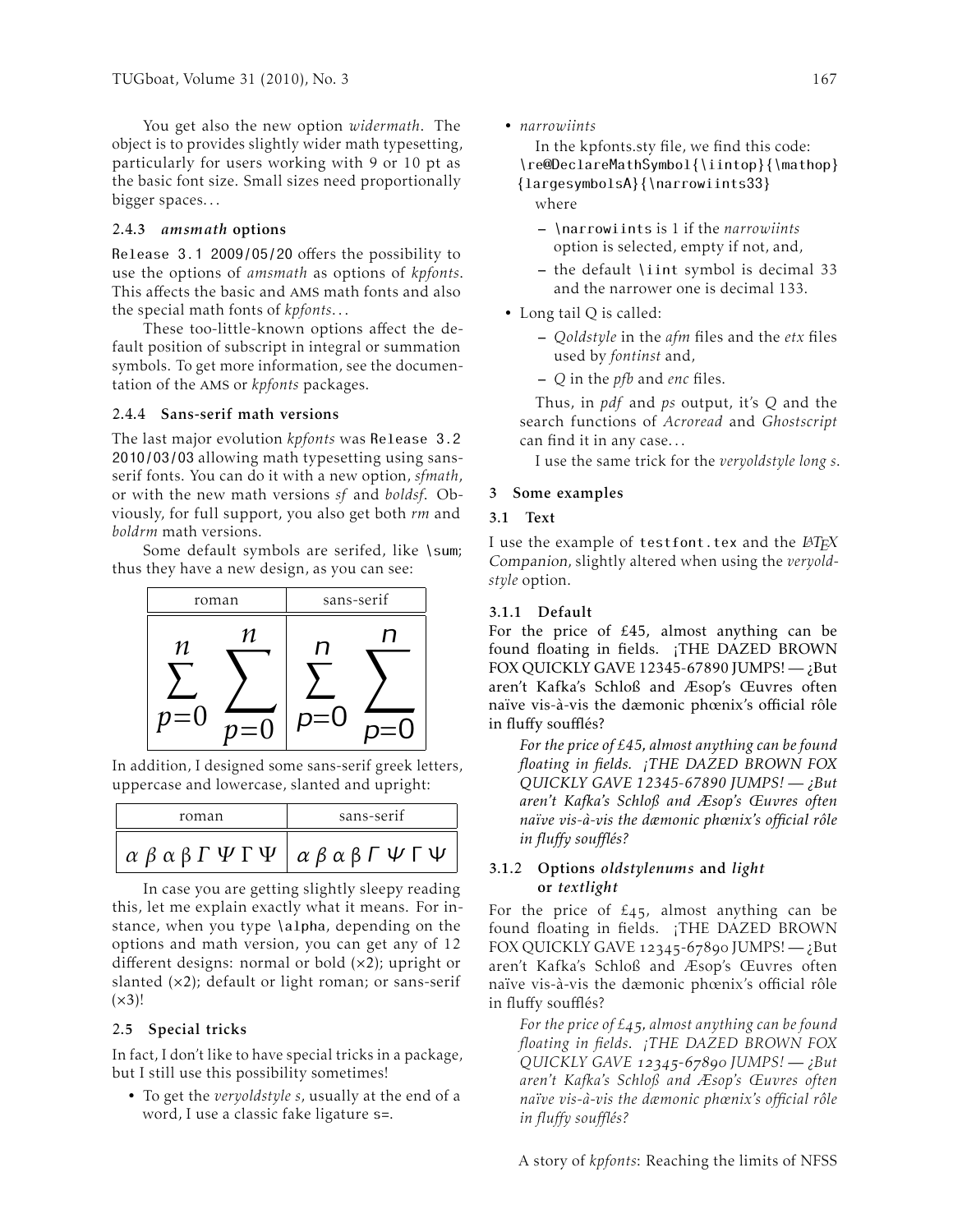# 3.1.3 Option *nofligatures*

For the price of £45, almost anything can be found floating in fields. ¡THE DAZED BROWN FOX QUICKLY GAVE 12345-67890 JUMPS! $-$ <sub>i</sub>But aren't Kafka's Schloß and Æsop's Œuvres often naïve vis-à-vis the dæmonic phœnix's official rôle in fluffy soufflés?

*For the price of £45, almost anything can be found floating in fields. ¡THE DAZED BROWN FOX QUICKLY GAVE 12345-67890 JUMPS! — ¿But aren't Kafka's Schloß and Æsop's Œuvres often naïve vis-à-vis the dæmonic phœnix's official rôle in fluffy soufflés?*

# 3.1.4 Option *oldstyle*

For the price of  $\text{\pounds}_{45}$ , almost anything can be found floating in fields. ¡THE DAZED BROWN FOX QUICKLY GAVE  $12345-67890$  JUMPS!  $-$  ;But aren't Kafka's Schloß and Æsop's Œuvres often naïve vis-à-vis the dæmonic phœnix's official rôle in fluffy soufflés?

*For the price of £4.5, almost anything can be found floating in fields. ¡THE DAZED BROWN FOX QUICKLY GAVE - JUMPS! — ¿But aren't Kafka's Schloß and Æsop's Œuvres often naïve vis-à-vis the dæmonic phœnix's official rôle in fluffy soufflés?*

# 3.1.5 Option *veryoldstyle* and *light* or *textlight*

For the price of  $\epsilon_{45}$ , almoft anything can be found floating in fields. ¡THE DAZED BROWN FOX QUICKLY GAVE  $12345-67890$  JUMPS!  $-$  ¿But aren't Kafka's Schloß and Æfop's Œuvres often naïve vif-à-vis the dæmonic phœnix's official rôle in fluffy foufflés?

*For the price of £45, almoft anything can be found floating in fields. ¡THE DAZED BROWN FOX QUICKLY GAVE - JUMPS! — ¿But aren't Kafka's Schloß and Æsop's Œuvres often naïve vis-à-vis the dæmonic phœnix's official rôle in fluffy soufflés?*

# 3.1.6 Quiz

Exercise: find the minimal set of package options that are used in each of these cases. Except when using the *veryoldstyle* option, the source file is always the same, sometimes upright, sometimes italic.

- 1. A.QUEER *fays: making* 29 active characters if def*initely naõy!*
- 2. A.QUEER says: making 29 active characters is definitely nasty!
- 3. A.Queer *says: making a ive chara ers is*  $definitely$  *na<sup>§t</sup>y!*
- 4. A.Queer *says: making 29 active characters is definitely nasty!*
- 5. A.QUEER says: making 29 active characters is definitely nasty!
- 6. A.Queer says: making 29 active characters is definitely nasty!
- 7. A.Queer says: making 29 active characters is definitely nasty!
- 8. A.Queer says: making 29 active characters is definitely nasty!
- 9. A.Queer *says: making 29 active characters is definitely nasty!*
- 10. A.Queer *says: making 29 active characters is definitely nasty!*

*Read the solution at the end of the article! If you were very attentive, you can get 10 points!*

# 3.2 Math

The figures on the following pages show math samples. These also use an example from the  $\cancel{B T} \cancel{F} X$ Companion. . .

# 3.3 This document

This article uses only the *textlight* option. Obviously, in some parts, the options described are simulated using \fontfamily...

In the math examples, I use two *special tricks* to get the narrow \iiint and the upright \partial symbol.

In both the text and math examples, the output is scaled to the available line length.

Personal names are in default small caps, and acronyms are in large small caps.

## 4 The limits of NFSS

## 4.1 Non-existing features

Some features of *kpfonts* don't exist in the new font selection scheme:

- Two sizes of small caps:
	- The commands \textothersc{...} and \otherscshape allow you to use both sizes. They are often used in this document.
	- The option *largesmallcaps* changes the default small caps size. Then, you can use standard commands for large small caps!
- slanted small caps:
	- The following commands allow you to use the slanted small capitals: \textscsl{...}

\scslshape \textotherscsl{...}

\otherscslshape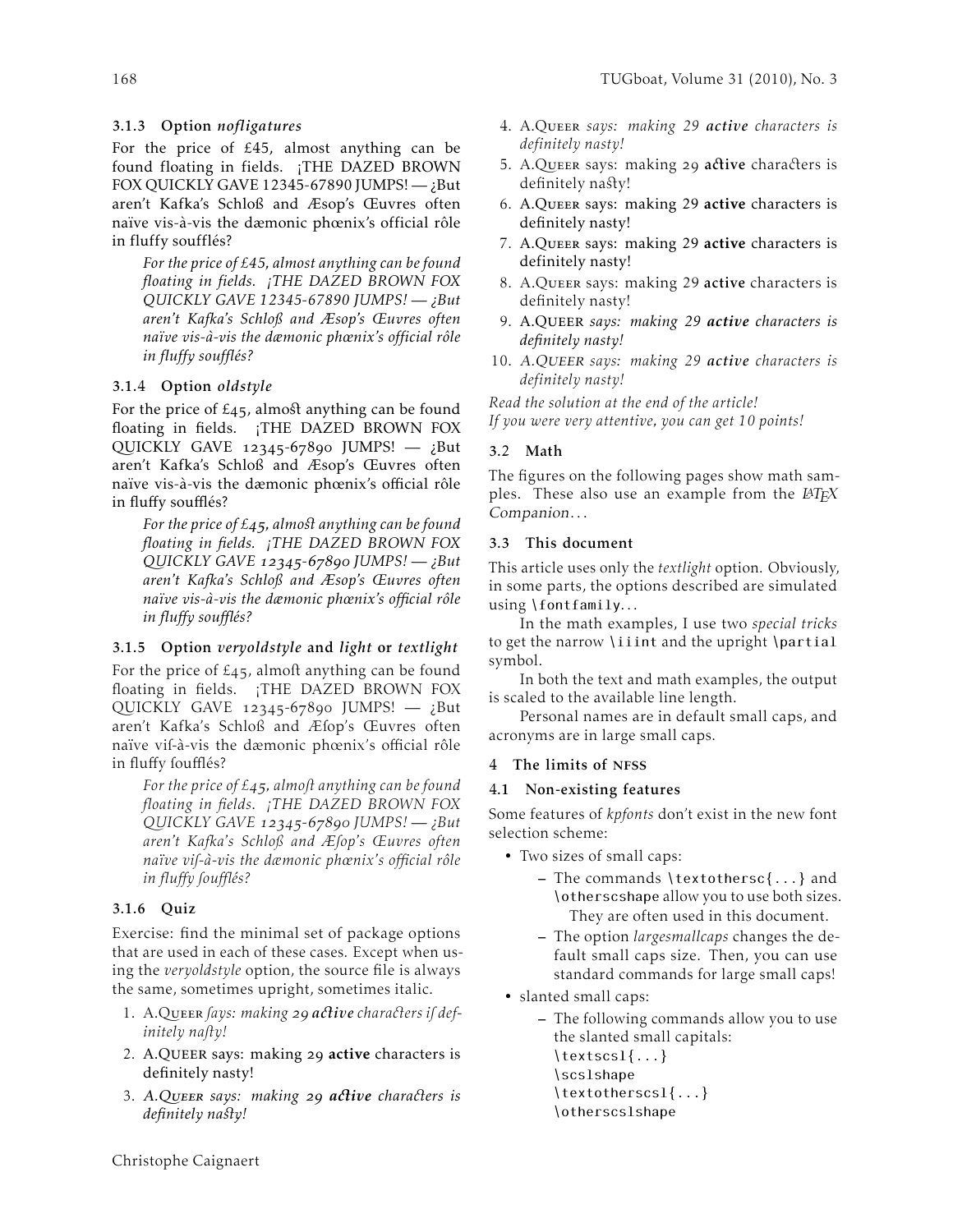First some large operators both in text:  $\iiint\limits_{\Omega} f(x,y,z)\,dx\,dy\,dz$  and  $\prod_{\gamma\in\Gamma_{\widetilde{C}}} \partial(\widetilde{X}_{\gamma})$ ; and  $\varphi$ also on display:

$$
\iiint_{Q} f(w, x, y, z) dw dx dy dz \le \oint_{\partial Q} f' \left( \max \left\{ \frac{||w||}{|w^2 + x^2|}; \frac{||z||}{|y^2 + z^2|}; \frac{||w \oplus z||}{||x \oplus y||} \right\} \right)
$$
  

$$
\lesssim \left. \frac{|\hspace{-.05cm}|}{\mathbb{Q} \in \bar{Q}} \right| f^* \left( \frac{\int Q(t) \,}{\sqrt{1 - t^2}} \right) \Big|_{t = \alpha}^{t = \vartheta}
$$
  
(1)

For *x* in the open interval  $]-1,1[$  the infinite sum in Equation (2) is convergent; however, this does not hold throughout the closed interval [−1*,*1].

$$
(1-x)^{-k} = 1 + \sum_{j=1}^{\infty} (-1)^j {k \choose j} x^j \quad \text{for } k \in \mathbb{N}; k \neq 0.
$$
 (2)

## Figure 1: Default

# 1 Sample page of mathematical typesetting

First some large operators both in text: Q  $f(x, y, z) dx dy dz$  and  $\prod_{\gamma \in \Gamma_{\widetilde{C}}} \partial(\widetilde{X}_{\gamma})$ ; and also on display:

$$
\iiint_{Q} f(w, x, y, z) dw dx dy dz \le \oint_{\partial Q} f' \left( \max \left\{ \frac{||w||}{|w^2 + x^2|}; \frac{||z||}{|y^2 + z^2|}; \frac{||w \oplus z||}{||x \oplus y||} \right\} \right)
$$
  

$$
\lessapprox \biguplus_{Q \in \bar{Q}} \left[ f^* \left( \frac{\int Q(t) \,}{\sqrt{1 - t^2}} \right) \right]_{t = \alpha}^{t = \vartheta}
$$
 (1)

For *x* in the open interval ]−1*,*1[ the infinite sum in Equation (2) is convergent; however, this does not hold throughout the closed interval [−1*,*1].

$$
(1-x)^{-k} = 1 + \sum_{j=1}^{\infty} (-1)^j {k \choose j} x^j \text{ for } k \in \mathbb{N}; k \neq 0.
$$
 (2)

Figure 2: Options *lightmath* and *narrowiints*

A story of *kpfonts*: Reaching the limits of NFSS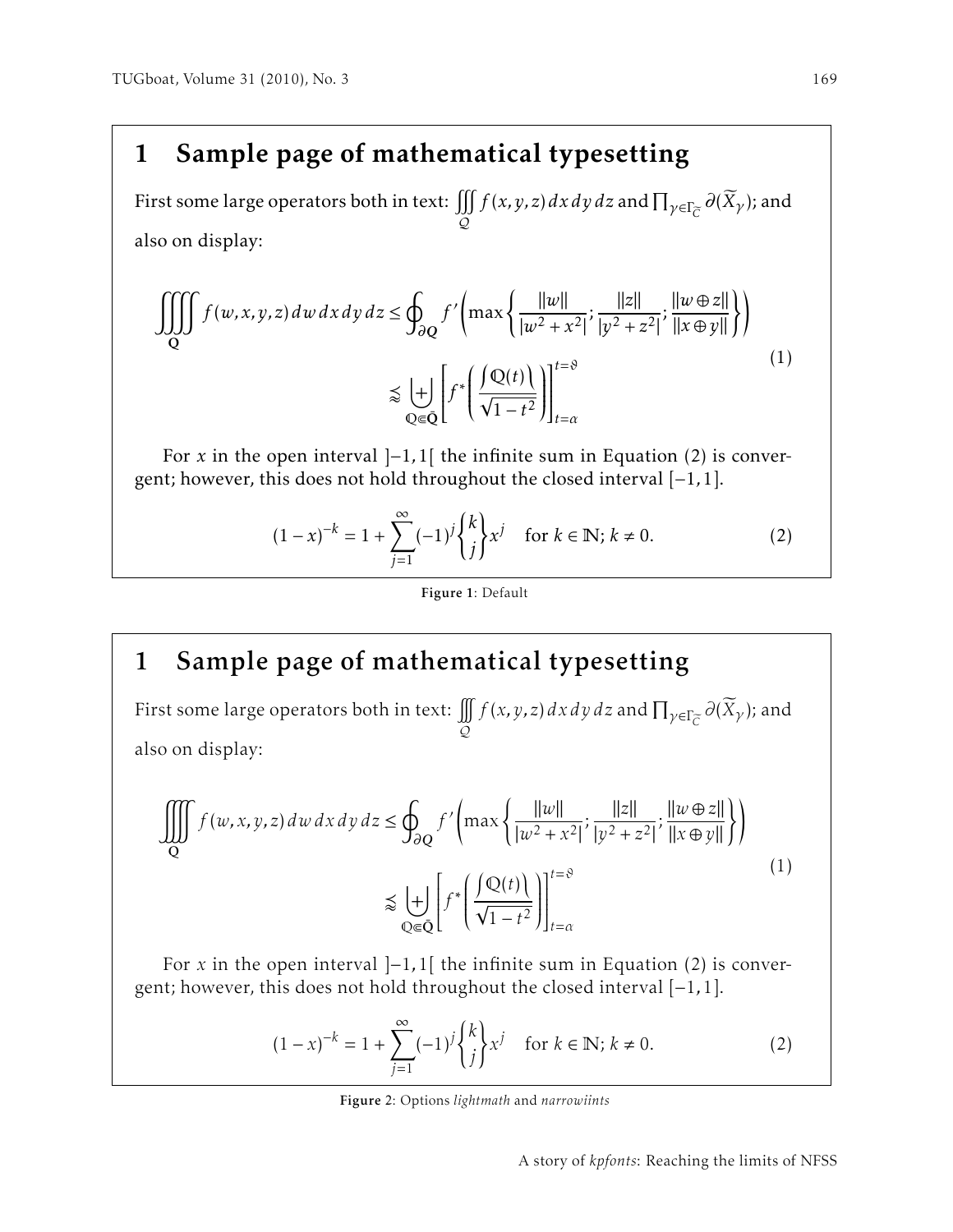First some large operators both in text:  $\iiint\limits_{\Omega} f(x,y,z)\,dx\,dy\,dz$  and  $\prod_{\gamma\in\Gamma_{\widetilde{C}}} \partial(\widetilde{X}_{\gamma})$ ; and  $\varphi$ also on display:

$$
\iiint_{Q} f(w, x, y, z) dw dx dy dz \le \oint_{\partial Q} f' \left( \max \left\{ \frac{||w||}{|w^2 + x^2|}; \frac{||z||}{|y^2 + z^2|}; \frac{||w \oplus z||}{||x \oplus y||} \right\} \right)
$$
  

$$
\lessapprox \left. \frac{|+|}{\mathbb{Q} \in \bar{\mathbb{Q}}} \left[ f^* \left( \frac{\int Q(t)}{\sqrt{1 - t^2}} \right) \right]_{t = \alpha}^{t = \vartheta} \right]
$$
(1)

For *x* in the open interval  $]-1,1[$  the infinite sum in Equation (2) is convergent; however, this does not hold throughout the closed interval [−1*,*1].

$$
(1-x)^{-k} = 1 + \sum_{j=1}^{\infty} (-1)^j {k \choose j} x^j \text{ for } k \in \mathbb{N}; k \neq 0.
$$
 (2)

Figure 3: Options *nofligatures* and *uprightgreeks*

# 1 Sample page of mathematical typesetting

First some large operators both in text:  $\iiint_S f(x, y, z) dx dy dz$  and  $\prod_{\gamma \in \Gamma_{\widetilde{C}}} \partial(\widetilde{X}_\gamma)$ ; and  $\varphi$ also on display:

$$
\iiint_{Q} f(w, x, y, z) dw dx dy dz \le \oint_{\partial Q} f' \left( \max \left\{ \frac{||w||}{|w^2 + x^2|}; \frac{||z||}{|y^2 + z^2|}; \frac{||w \oplus z||}{||x \oplus y||} \right\} \right)
$$
  

$$
\lessapprox \left. \frac{|+|}{\sqrt{2\pi}} \left[ f^* \left( \frac{\int Q(t)}{\sqrt{1 - t^2}} \right) \right]_{t = \alpha}^{t = \vartheta} \right]
$$
 $(1)$ 

For *x* in the open interval ]−1*,*1[ the infinite sum in Equation (2) is convergent; however, this does not hold throughout the closed interval [−1*,*1].

$$
(1-x)^{-k} = 1 + \sum_{j=1}^{\infty} (-1)^j {k \choose j} x^j \text{ for } k \in \mathbb{N}; k \neq 0.
$$
 (2)

Figure 4: Options *lightmath* and *partialup*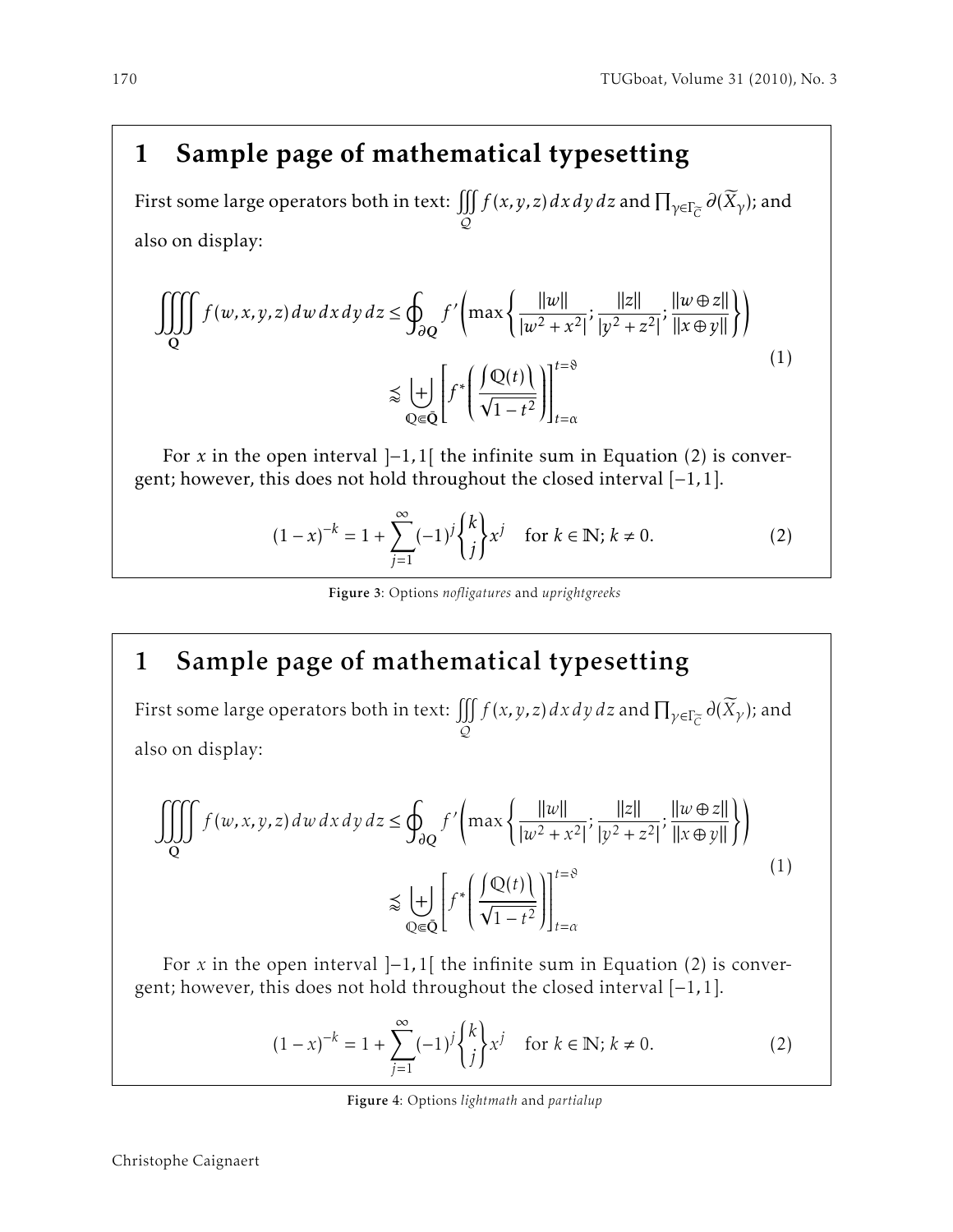First some large operators both in text:  $\iiint_S f(x, y, z) dx dy dz$  and  $\prod_{\gamma \in \Gamma_{\widetilde{C}}} \partial(\widetilde{X}_\gamma)$ ; and  $\varphi$ also on display:

$$
\iiint_{Q} f(w, x, y, z) dw dx dy dz \le \oint_{\partial Q} f' \left( \max \left\{ \frac{||w||}{|w^2 + x^2|} ; \frac{||z||}{|y^2 + z^2|} ; \frac{||w \oplus z||}{||x \oplus y||} \right\} \right)
$$
  

$$
\lesssim \left. \frac{|\hspace{-.05cm}|}{\hspace{-.05cm}Q \in \tilde{Q}} \right| f^* \left( \frac{\int Q(t) \,}{\sqrt{1 - t^2}} \right) \Big|_{t = \alpha}^{t = \vartheta}
$$
  
(1)

For *x* in the open interval  $]-1,1[$  the infinite sum in Equation (2) is convergent; however, this does not hold throughout the closed interval [−1*,*1].

$$
(1-x)^{-k} = 1 + \sum_{j=1}^{\infty} (-1)^j {k \choose j} x^j \quad \text{for } k \in \mathbb{N}; k \neq 0.
$$
 (2)

#### Figure 5: Option *sfmathbb*

# Sample page of mathematical typesetting

First some large operators both in text:  $\iiint_{\Omega} f(x, y, z) dx dy dz$  and  $\prod_{\gamma \in \Gamma_{\overline{C}}} \partial(\overline{X}_{\gamma})$ ;  $\varphi$ and also on display:

$$
\iiint_{Q} f(w, x, y, z) dw dx dy dz \le \oint_{\partial Q} f' \left( \max \left\{ \frac{||w||}{|w^2 + x^2|}; \frac{||z||}{|y^2 + z^2|}; \frac{||w \oplus z||}{||x \oplus y||} \right\} \right)
$$

$$
\lesssim \biguplus_{Q \in \bar{Q}} \left[ f^* \left( \frac{\int Q(t)}{\sqrt{1 - t^2}} \right) \right]_{t = \alpha}^{t = \vartheta}
$$
(1)

For *x* in the open interval  $]-1,1[$  the infinite sum in Equation (2) is convergent; however, this does not hold throughout the closed interval [-1, 1].

$$
(1-x)^{-k} = 1 + \sum_{j=1}^{\infty} (-1)^j {k \choose j} x^j \text{ for } k \in \mathbb{N}; k \neq 0.
$$
 (2)

Figure 6: Options *lightmath, fulloldstylenums* and *widermath*

A story of *kpfonts*: Reaching the limits of NFSS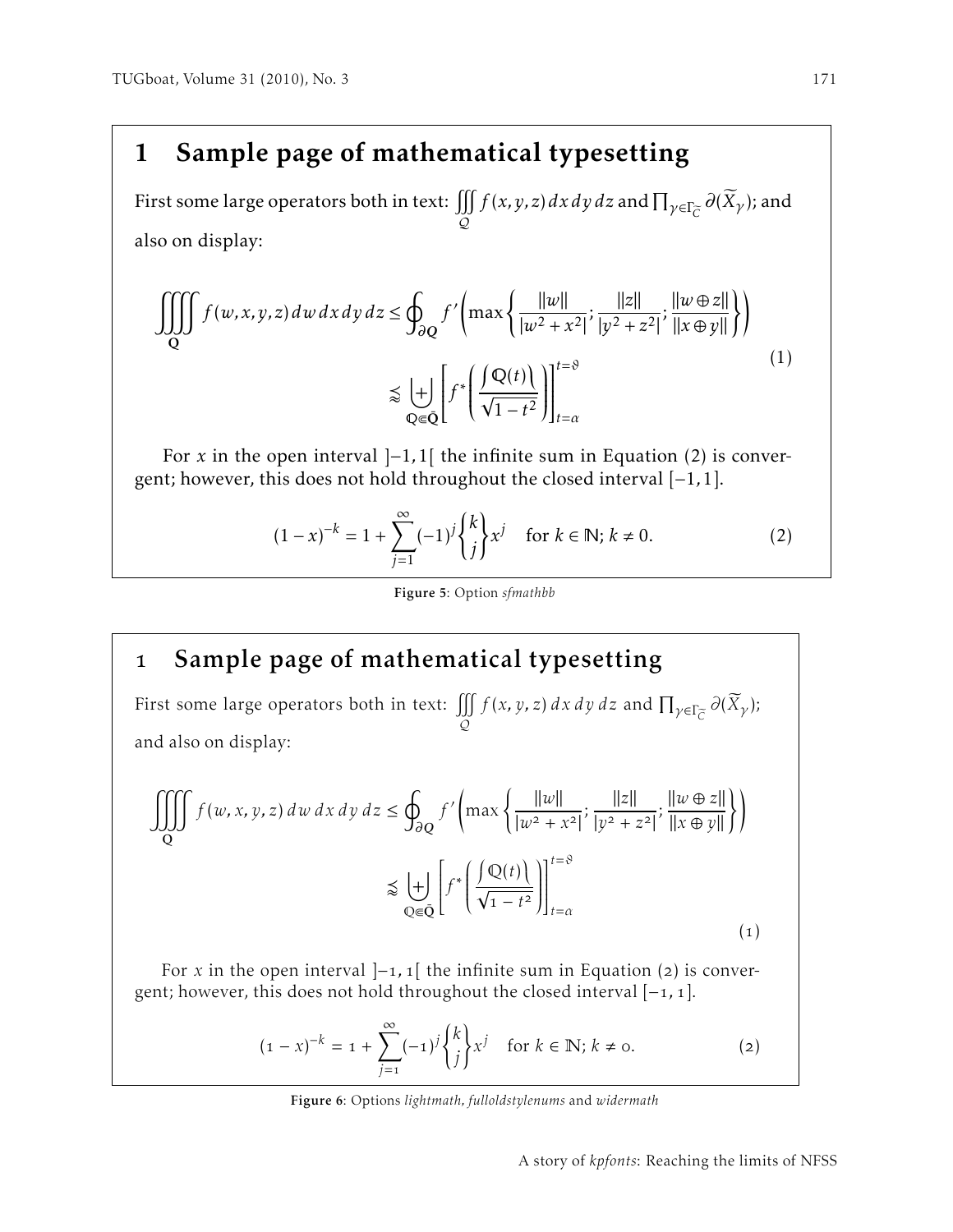First some large operators both in text:  $\iiint_{\Omega} f(x, y, z) dx dy dz$  and  $\prod_{\gamma \in \Gamma_{\widetilde{C}}} \partial(\widetilde{X}_{\gamma});$  $\varphi$ and also on display:

$$
\iiint_{Q} f(w, x, y, z) dw dx dy dz \le \oint_{\partial Q} f' \left( \max \left\{ \frac{||w||}{|w^2 + x^2|} ; \frac{||z||}{|y^2 + z^2|} ; \frac{||w \oplus z||}{||x \oplus y||} \right\} \right)
$$
  

$$
\lesssim \biguplus_{Q \in \bar{Q}} \left[ f^* \left( \frac{\int Q(t)}{\sqrt{1 - t^2}} \right) \right]_{t = \alpha}^{t = \vartheta}
$$
(1)

For x in the open interval ]−1*,*1[ the infinite sum in Equation (2) is convergent; however, this does not hold throughout the closed interval [−1*,*1].

$$
(1-x)^{-k} = 1 + \sum_{j=1}^{\infty} (-1)^j {k \choose j} x^j \text{ for } k \in \mathbb{N}; k \neq 0.
$$
 (2)

### Figure 7: Option *sfmath*

# 1 Sample page of mathematical typesetting

First some large operators both in text:  $\iint\limits_{\Omega} f(x,y,z)\,dx\,dy\,dz$  and  $\prod_{\gamma\in\Gamma_{\widetilde{C}}} \partial(\widetilde{X}_{\gamma})$ ; and  $\varphi$ also on display:

$$
\iiint_{Q} f(w, x, y, z) dw dx dy dz \le \oint_{\partial Q} f' \left( \max \left\{ \frac{||w||}{|w^2 + x^2|}; \frac{||z||}{|y^2 + z^2|}; \frac{||w \oplus z||}{||x \oplus y||} \right\} \right)
$$
  

$$
\lessapprox \left. \frac{|}{\Phi} \right| f^* \left( \frac{\int Q(t)}{\sqrt{1 - t^2}} \right) \Big|_{t = \alpha}^{t = \vartheta}
$$
 $(1)$ 

For x in the open interval ]−1*,*1[ the infinite sum in Equation (2) is convergent; however, this does not hold throughout the closed interval [−1*,*1].

$$
(1-x)^{-k} = 1 + \sum_{j=1}^{\infty} (-1)^j {k \choose j} x^j \text{ for } k \in \mathbb{N}; k \neq 0.
$$
 (2)

Figure 8: Options *sfmath, narrowiints, uprightgreeks* and *partialup*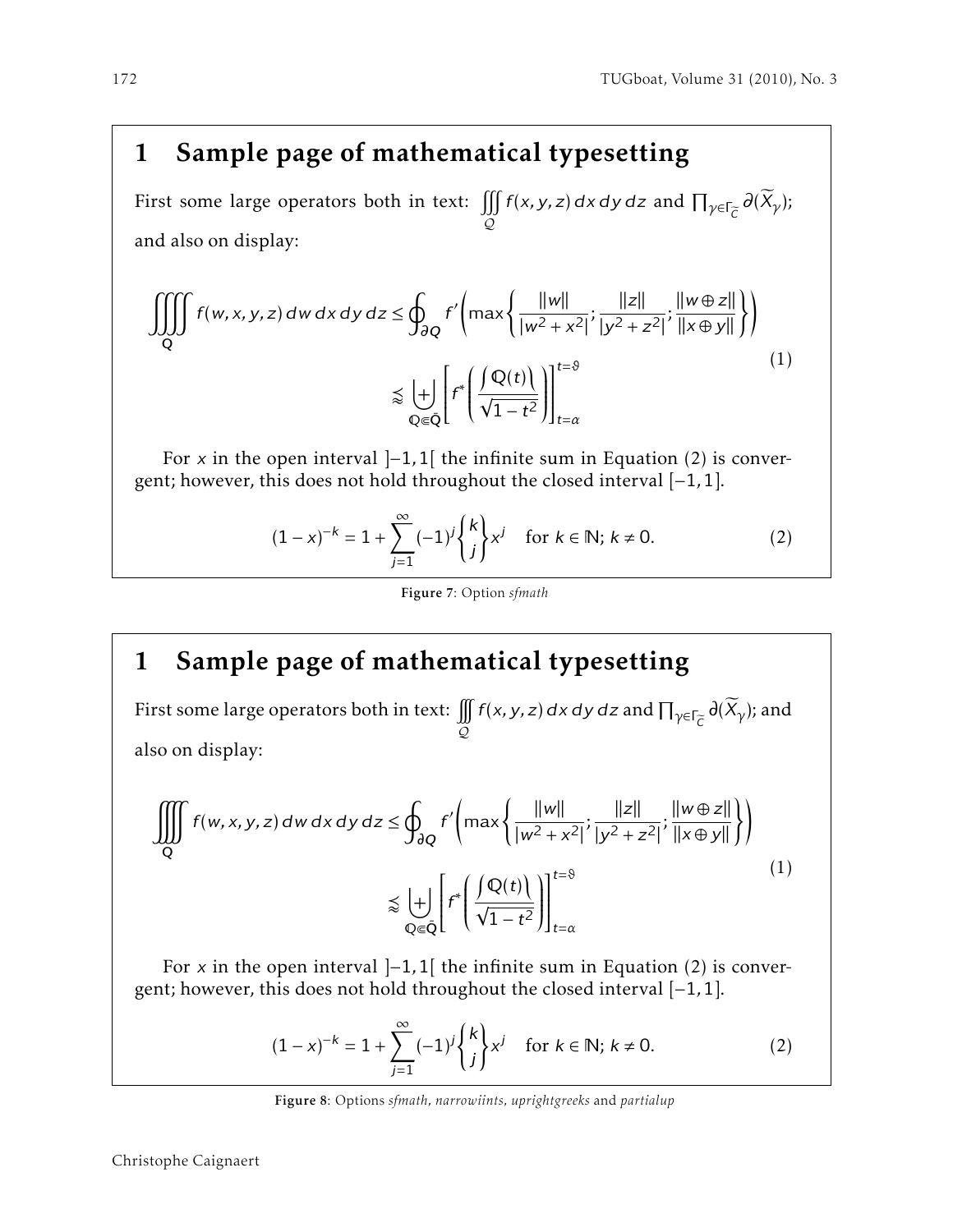– You can also use the *easyscsl* option or the *slantsc* package to get slanted small caps as expected: \textsc{\textsl{...}}. But, you have to redefine these commands and the result can be disappointing!

\documentclass{minimal} \usepackage{palatino} \usepackage{slantsc} \begin{document} \textsl{\textsc{Hello}} \end{document}

gives you 2 warnings. . . and the output is an *upright* "Hello" in *palatino*! This is the reason that the *easyscsl* option of *kpfonts* gives an explicit warning.

- The option *largesmallcaps* also affects the default slanted small caps size.
- light variant fonts:
	- Because of the edge effects described below, there are no commands to switch between default and light fonts.

For instance, you have to redefine commands like \textit: therefore, you want the *italic* of the actual font, not the default!

– But the option *rmx* allows you to use these fonts without the usual

\fontfamily{...}\selectfont!

The corresponding table:

| option | weight | rmx    |
|--------|--------|--------|
| light  | m      |        |
|        | m      | m      |
| light  | b/bx   | sb/sbx |
|        | b/bx   | b/bx   |

### 4.2 Exponential number of files

## 4.2.1 Usual case

In most cases, when you have a font family, like urw *Garamond*, you get basically 4 fonts:

- upright or italic, and,
- normal or bold.

Thus

- 4 pairs *pfb*/*afm*, the design of characters and the metrics, and/or,
- 4 *ttf* or *otf* files including design and metrics.

(LA)TEX doesn't need the design of the characters, they need only the metrics, the *tfm* files to build the *dvi*. It's one of the reasons why *dvi* files are small.

A *dvi* viewer or *dvips* (or equivalent) or pdfTEX does need the actual characters to produce the final document, of course.

We describe briefly the chain of events to find the good metrics. Now, imagine you are TEX (it's easy if you try):

- You have an active family and encoding, for instance *jkp* and t1, i.e. default *kpfonts* family and Cork encoding,
- you read the t1jkp.fd file, for font definitions,
- you have an active shape and weight, for instance *it* and *n*, i.e. italic and normal weight,
- you read the line: \DeclareFontShape{T1}{jkp}{m}{it} {<-> jkpmit8t}{} in the *fd* file. jkpmit8t is the needed *tfm* file, including metrics, ligatures and kerning.

Usual cases, like *Garamond*, require less than 50 files for an OT1 and T1 installation...

### 4.2.2 *kpfonts* case

For "hackers", special use or curiosity, look at the rules to build the corresponding family names:

| roman    | jkp[1,x][k][f][osn,os,vos]           |
|----------|--------------------------------------|
|          | sans serif   jkpss[k][f][osn,os,vos] |
| teletype | jkptt[osn,os,vos]                    |

with the corresponding options:

| l, x         | light, rmx                           |
|--------------|--------------------------------------|
|              | largesmallcaps                       |
|              | nofligatures                         |
| osn, os, vos | oldstylenums, oldstyle, veryoldstyle |

For the roman fonts, because we can choose between OT1 and T1 encoding, we have 72 families, excluding the TS1 ones for *textcomp...* The total number of families is 187 in the 3.12 release!

Most of the roman families have 15 *tfm* metrics:

- upright, italic, small caps, slanted, slanted small caps,
- each in normal, bold and bold extended. . .

But each *tfm* corresponds here to a *vf*, virtual font, file because there is no direct link between these *tfm* files and a *pfb* file!

In the 3.12 release, we get

- 668 virtual font, *vf*, files,
- 858 tex font metric, *tfm*, files.

The *kpfonts* TDS tree has a total of  $1,875$  files...

I'm on my own and it's impossible for me to be ensure with any probability that there is no bug! Indeed, writing this paper, I found one bug: *light* and *veryoldstyle* medium weight font were not *light* but the default!